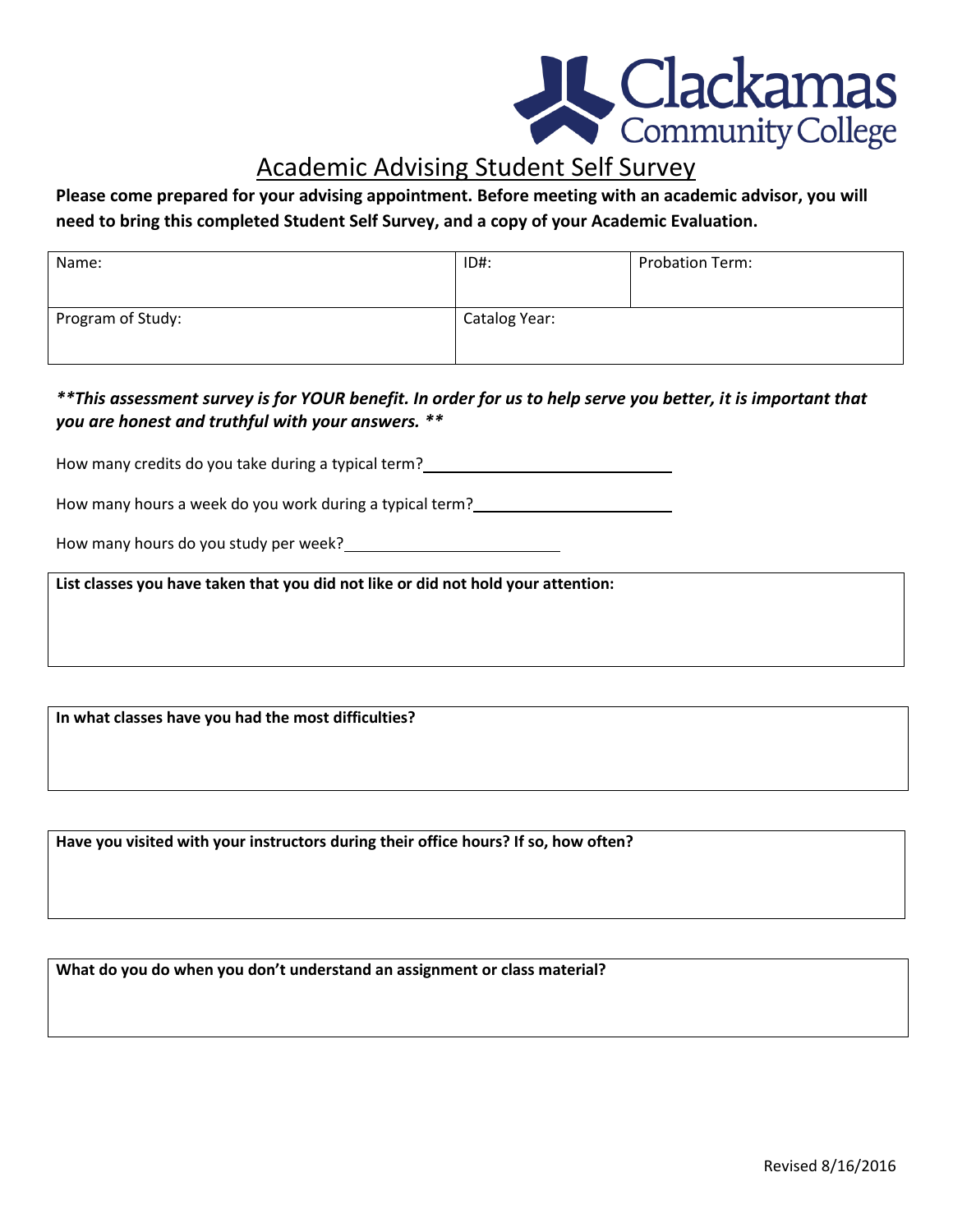| Explain any difficulty you have with test taking:                                                                   |                                              |
|---------------------------------------------------------------------------------------------------------------------|----------------------------------------------|
| Do you know how you learn?                                                                                          |                                              |
| Learn by Seeing <b>Learn by Seeing</b>                                                                              | Learn by Hearing/Listening: ________________ |
| Learn by Doing<br><u> Learn by Doing</u>                                                                            |                                              |
| List campus resources that you know offer services to students:<br>Which, if any, of these resources have you used? |                                              |

**How often do you see an Academic Advisor?**

**Give us an explanation of why you feel you are on Academic Probation**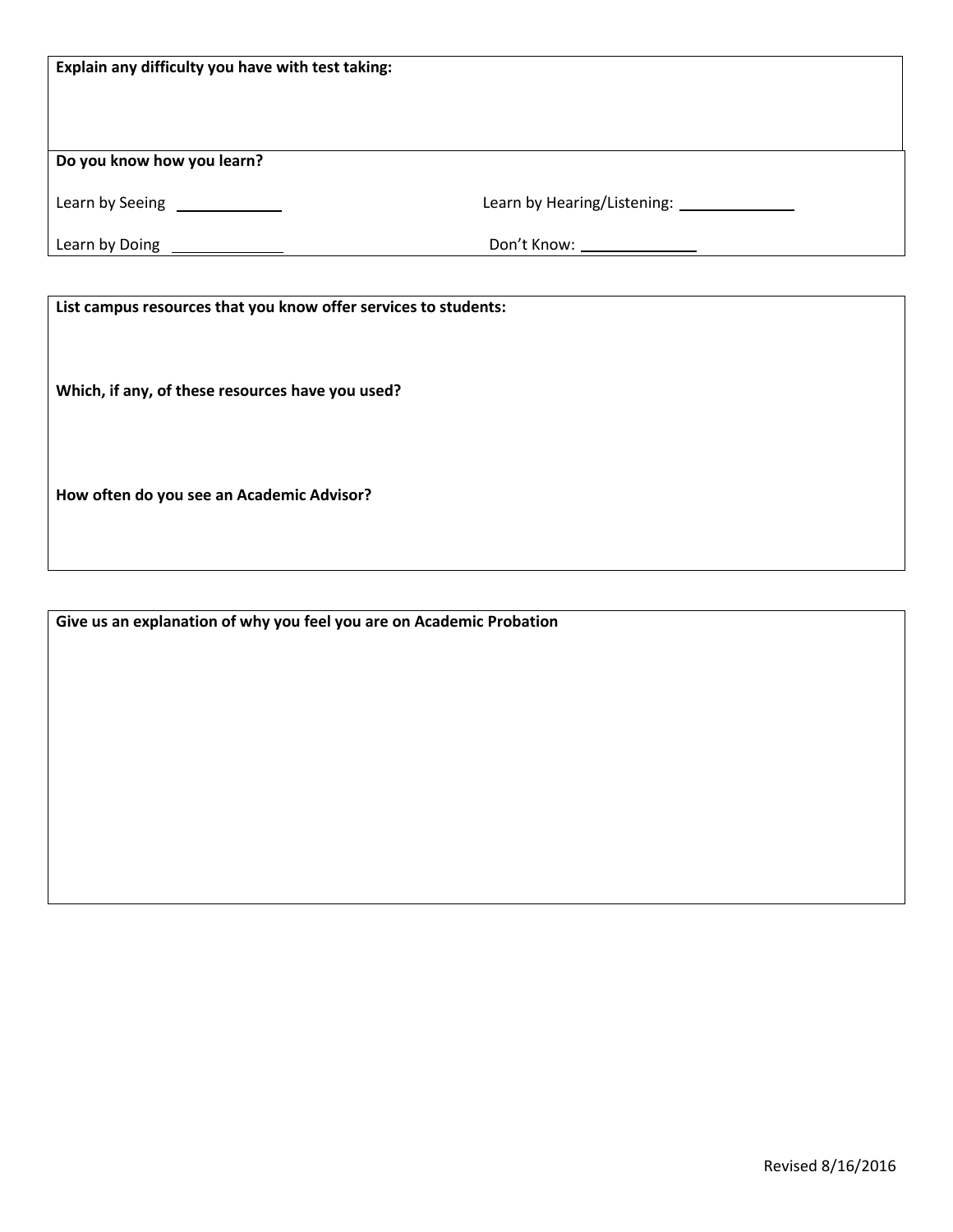**List your plans to improve your grades in your next term:**

| Time Management: Do you                                                 | YES | ΝO | <b>SOMETIMES</b> |
|-------------------------------------------------------------------------|-----|----|------------------|
| Keep lists prioritizing tasks to be done?                               |     |    |                  |
| Break big assignments into manageable parts?                            |     |    |                  |
| Use a planner or other calendar?                                        |     |    |                  |
| Use a cell phone for time management/organizer?                         |     |    |                  |
| Have a set place to study away from distractions?                       |     |    |                  |
| Where do you study?                                                     |     |    |                  |
| Establish regular study times each day?                                 |     |    |                  |
| Do you shut your cell phone (or other social media) off when you study? |     |    |                  |
| Do you use your syllabus to plan ahead for projects/assignments/tests?  |     |    |                  |

| Study Skills - Note Taking: Do you                                   | <b>YES</b> | <b>NO</b> | <b>SOMETIMES</b> |
|----------------------------------------------------------------------|------------|-----------|------------------|
| Copy everything the instructor says and/or PowerPoint word for word? |            |           |                  |
| Write down the main ideas from lecture?                              |            |           |                  |
| Review previous class notes before the next class meeting?           |            |           |                  |
| Get copies of class notes if you are absent?                         |            |           |                  |
| Do the notes that you take in class help you to study for tests?     |            |           |                  |

| Study Skills - Reading: Do you                                     | <b>YES</b> | ΝO | <b>SOMETIMES</b> |
|--------------------------------------------------------------------|------------|----|------------------|
| Look through a reading assignment before beginning to read?        |            |    |                  |
| Take notes while you are reading the material?                     |            |    |                  |
| Ask questions to yourself about the content while you are reading? |            |    |                  |
| Highlight the main ideas in the text as you read?                  |            |    |                  |
| Review your reading notes before the test?                         |            |    |                  |

| Study Skills - Test Taking: Do you                               | <b>YES</b> | <b>NO</b> | <b>SOMETIMES</b> |
|------------------------------------------------------------------|------------|-----------|------------------|
| Use a specific method for remembering/memorizing class material? |            |           |                  |
| Do most of your studying the night before the test?              |            |           |                  |
| Get enough sleep the night before the test?                      |            |           |                  |
| Answer/solve easy questions on a test first?                     |            |           |                  |
| Reread test questions before answering?                          |            |           |                  |
| Use the entire time you are allowed to take the test?            |            |           |                  |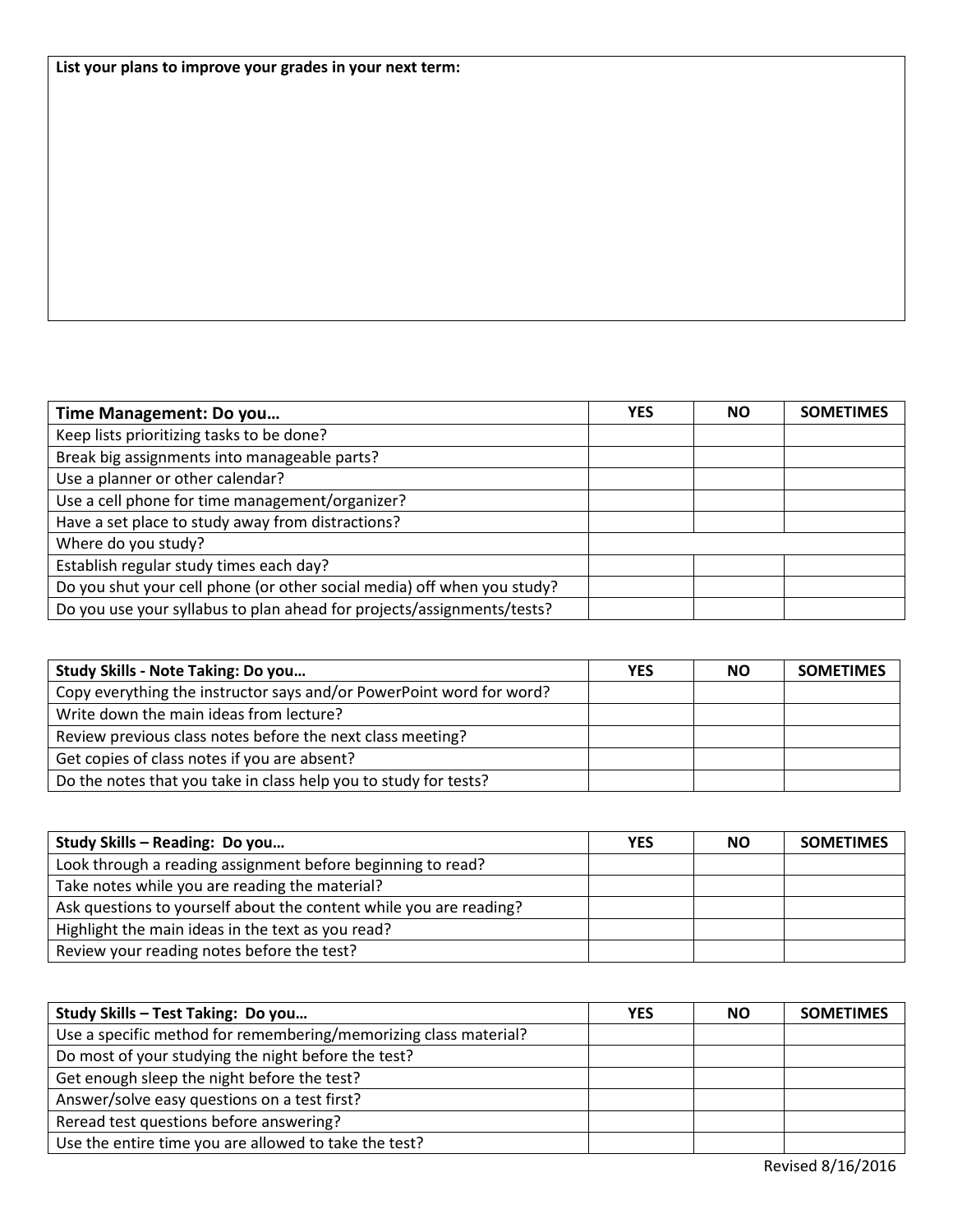| Read through the entire test before turning it in? |  |  |
|----------------------------------------------------|--|--|
| Review graded tests to determine what you missed?  |  |  |
| Do you form study groups with friends/classmates?  |  |  |

| Study Skills - Class Participation: Do you    | <b>YES</b> | <b>NO</b> | <b>SOMETIMES</b> |
|-----------------------------------------------|------------|-----------|------------------|
| Attend every class session?                   |            |           |                  |
| Arrive on time for class?                     |            |           |                  |
| Ask questions?                                |            |           |                  |
| Participate in class discussions?             |            |           |                  |
| Turn in all of your assignments on time?      |            |           |                  |
| Are you have difficulty with Moodle Learning? |            |           |                  |

| Living/Working Arrangements:                                           | <b>YES</b> | <b>NO</b> | <b>SOMETIMES</b> |
|------------------------------------------------------------------------|------------|-----------|------------------|
| My living environment makes studying difficult                         |            |           |                  |
| My work responsibilities interfere with my school responsibilities     |            |           |                  |
| Because of school and work, I have very little time to sleep or study. |            |           |                  |
| My social life or family responsibilities take up all of my study time |            |           |                  |
| Explain any details:                                                   |            |           |                  |
| How will the demands of your time be different this term?              |            |           |                  |

| <b>Motivation:</b>                                     | <b>YES</b> | <b>NO</b> | <b>SOMETIMES</b> |
|--------------------------------------------------------|------------|-----------|------------------|
| Are you satisfied with the major you have selected?    |            |           |                  |
| Was attending Clackamas Community College your choice? |            |           |                  |
| Do you use Facebook on a daily basis?                  |            |           |                  |
| What is your dream job?                                |            |           |                  |
|                                                        |            |           |                  |
|                                                        |            |           |                  |
|                                                        |            |           |                  |
| What are you primary goals at this point in your life? |            |           |                  |
|                                                        |            |           |                  |
|                                                        |            |           |                  |
|                                                        |            |           |                  |
|                                                        |            |           |                  |

| <b>Goal Setting/Expectations:</b>                | YES | <b>NO</b> | <b>SOMETIMES</b> |
|--------------------------------------------------|-----|-----------|------------------|
| I find my school work interesting.               |     |           |                  |
| I am satisfied with just passing all my classes. |     |           |                  |